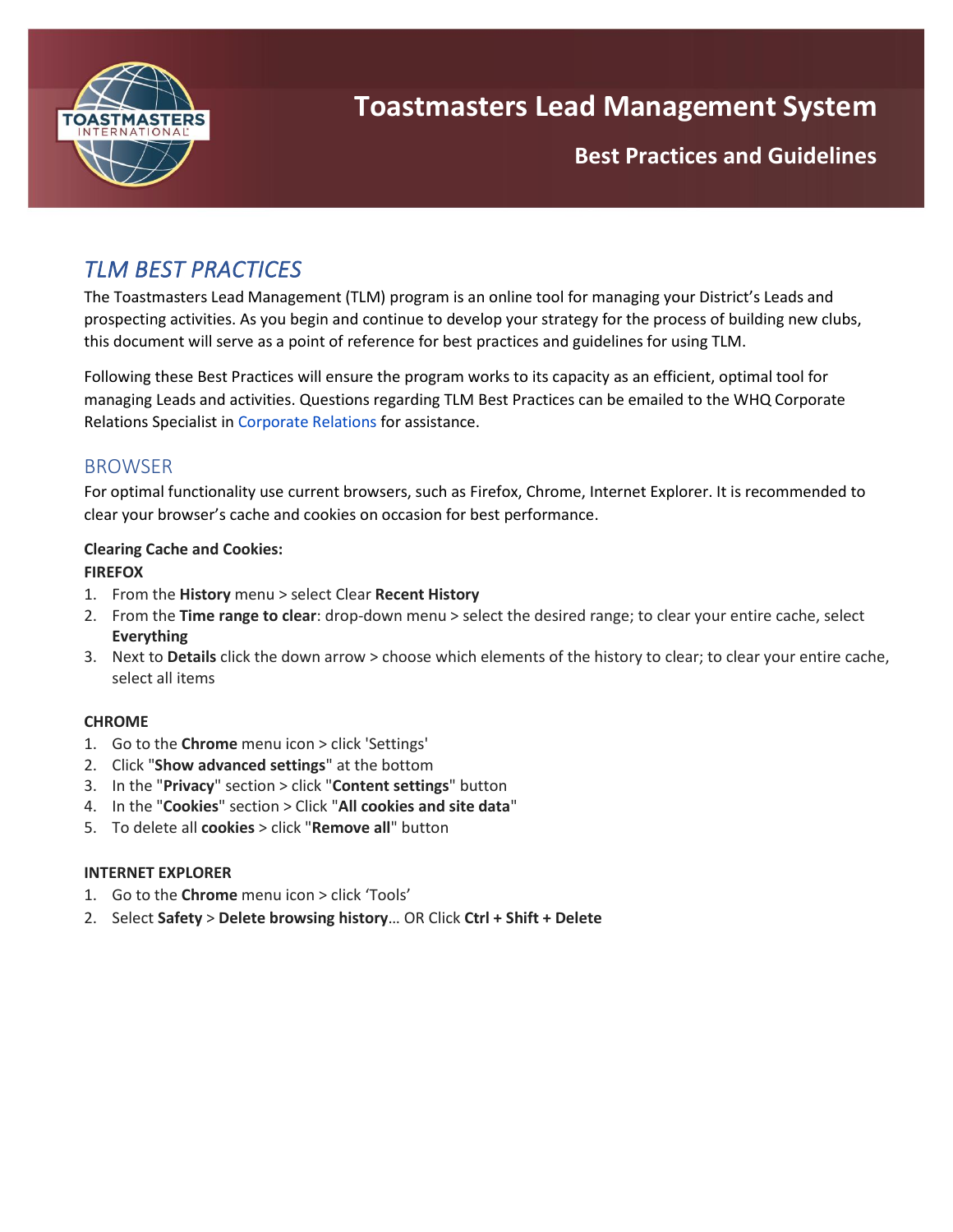### CREATING LEADS

To best manage your Leads and pipeline it is important to avoid creating duplicate records. Duplicating efforts<br>results in confusion for the Lead and missed ennertunity with other prespects. results in confusion for the Lead and missed opportunity with other prospects.

• Prior to entering a new Lead, search the TLM and confirm the contact does not exist as a current Lead. If your Lead already exists, discuss the status of the Lead with the current Assigned Owner before entering the Lead's information.

### MANAGING LEADS

Complete and accurate data is critical to the successful management of each Lead. It also allows your District to generate accurate reporting for current and future leadership to successfully manage your pipeline and transition your Leads to new leadership at the beginning of each new program year.

- Complete all fields where you have information for the prospect. Note that certain fields are required to ensure necessary data capture.
- At the end of each program year, or when necessary, Disqualify any Lead that has not had contact or activity within six months. Delete any Leads that are duplicates or were created in error; ensure they have no associated data or history. This allows future leadership to work from a clean, realistic list of prospects.

Recording your activity allows you to track conversations and manage upcoming tasks for each Lead. From the Lead record, enter Notes under the Pipeline Stage to document email or phone conversations, tasks, or events.

#### PIPELINE

The Pipeline Stage process is designed to help manage the timely progression of a Lead. It also serves as a valuable communication tool indicating the status of a Lead for other District leaders. Each Pipeline Stage is defined and has timeline expectations for when to advance a Lead to the next stage. As a Lead progresses through the process use discipline in advancing them to the next Pipeline Stage.

| <b>TOASTMASTERS</b>                          |                                  | Welcome, Shane $\overline{\phantom{a}}$ Logout   Find a Club   Start a Club   Contact Us | Search<br>$\alpha$                       |
|----------------------------------------------|----------------------------------|------------------------------------------------------------------------------------------|------------------------------------------|
| <b>Pathways</b><br><b>Education</b><br>About | Membership                       | <b>Leadership Central</b><br><b>Resources</b>                                            | Magazine<br><b>Shop</b><br><b>Events</b> |
|                                              | <b>I LEAD/OPPORTUNITY RECORD</b> |                                                                                          | n<br>Û                                   |
| Assigned Owner:<br>John Smith<br>District: 1 |                                  |                                                                                          | Lead ID: 1101488                         |
| <b>Stage</b>                                 |                                  |                                                                                          |                                          |
| <b>Initial Contact (qualifying)</b>          | <b>Pending Intro Meeting</b>     | <b>Pending Demo Meeting</b>                                                              | <b>Pending Application</b>               |
| Initial contact made<br>MM/DD/YYY            | Intro meeting date<br>MMDD/YYY   | Demo meeting date<br>MMDD/YYY                                                            | Application submitted<br>MMDD/YYY        |
| Lead Qualified                               | Skip meeting                     | Skip meeting                                                                             |                                          |
| Notes:                                       | Notes:                           | Notes:                                                                                   | Notes:                                   |
|                                              |                                  |                                                                                          |                                          |
| Disqualify/Close Lead                        | Form Submitted                   |                                                                                          |                                          |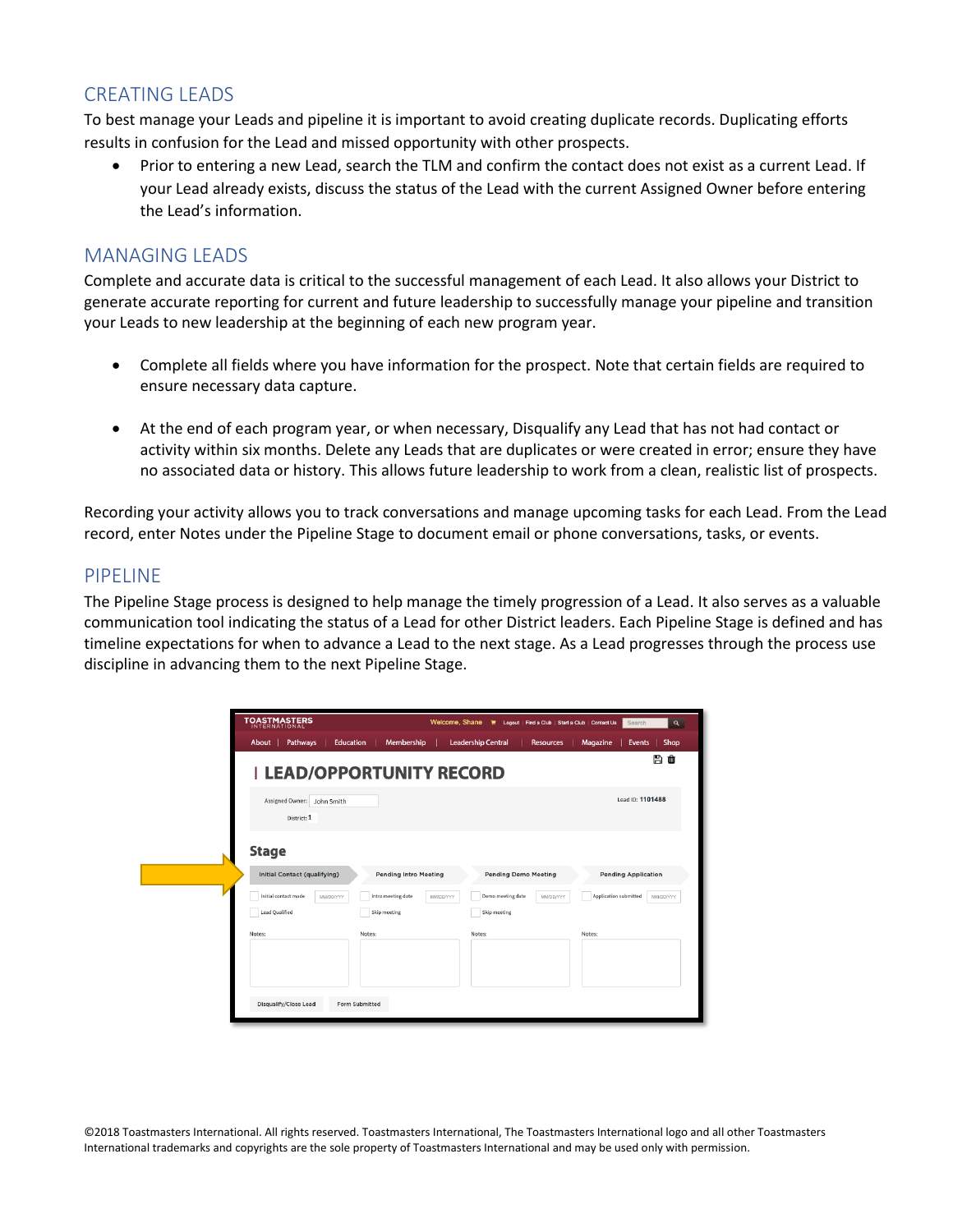## ROLES

Roles are a behind-the-scenes system process within TLM that allow for record ownership and visibility rights within the program.

- Assigned Owner: This role indicates who currently owns the Lead.
- District: This role determines visibility of the record for active District leaders within a District. Once the Lead is assigned to a different District, District leaders within your District will not be able to view this Lead record.

If you suspect you are not able to view all Leads please contact the WHQ Corporate Relations Specialist in [Corporate](mailto:corporaterelations@toastmasters.org) Relations for assistance.

| <b>TOASTMASTERS</b><br><b>INTERNATIONAL</b>                                                        | Search           |
|----------------------------------------------------------------------------------------------------|------------------|
| Pathways<br><b>Leadership Central</b><br>Education<br>Membership<br>Resources<br>Magazine<br>About | Events<br>Shop   |
| <b>I LEAD/OPPORTUNITY RECORD</b>                                                                   | B û              |
| Assigned Owner:<br>John Smith<br>District: 1                                                       | Lead ID: 1101488 |
|                                                                                                    |                  |

## LIST VIEWS

Sorting through your records is easy with List Views. You have the option to view All Leads or view lead records by the Pipeline Stage. To select a List View, click the drop-down menu and select the preferred List View.

|                                                      |                                                                            |                                                   | Welcome, Shane We Logout   Find a Club   Start a Club   Contact Us   Search |                                                                                                       | $\alpha$ |
|------------------------------------------------------|----------------------------------------------------------------------------|---------------------------------------------------|-----------------------------------------------------------------------------|-------------------------------------------------------------------------------------------------------|----------|
| <b>TOASTMASTERS</b>                                  | <b>WHERE LEADERS ARE MADE</b>                                              |                                                   |                                                                             | <b>FIND A CLUB</b>                                                                                    |          |
|                                                      |                                                                            |                                                   |                                                                             | About   Pathways   Education   Membership   Leadership Central   Resources   Magazine   Events   Shop |          |
| Home /                                               | My Toastmasters / Profile / District Central / Leads and Prospective Clubs |                                                   |                                                                             |                                                                                                       |          |
| Club Leads                                           | <b>LEADS AND PROSPECTIVE CLUBS</b>                                         |                                                   |                                                                             |                                                                                                       |          |
| View All                                             | These contacts are considering starting a club<br>٠<br>+ Add Lead          | $\pm$ Export                                      |                                                                             |                                                                                                       |          |
| Primary Contact e Status<br>$\overline{\phantom{0}}$ | $\hat{m}$                                                                  | <b>Last Activity</b><br>$\mathcal{A}_\mathcal{A}$ | <b>Date Created</b><br>- Email                                              | Assigned Owner $\epsilon$<br>$\mathcal{A}_\mathrm{b}$                                                 |          |
|                                                      |                                                                            |                                                   |                                                                             |                                                                                                       |          |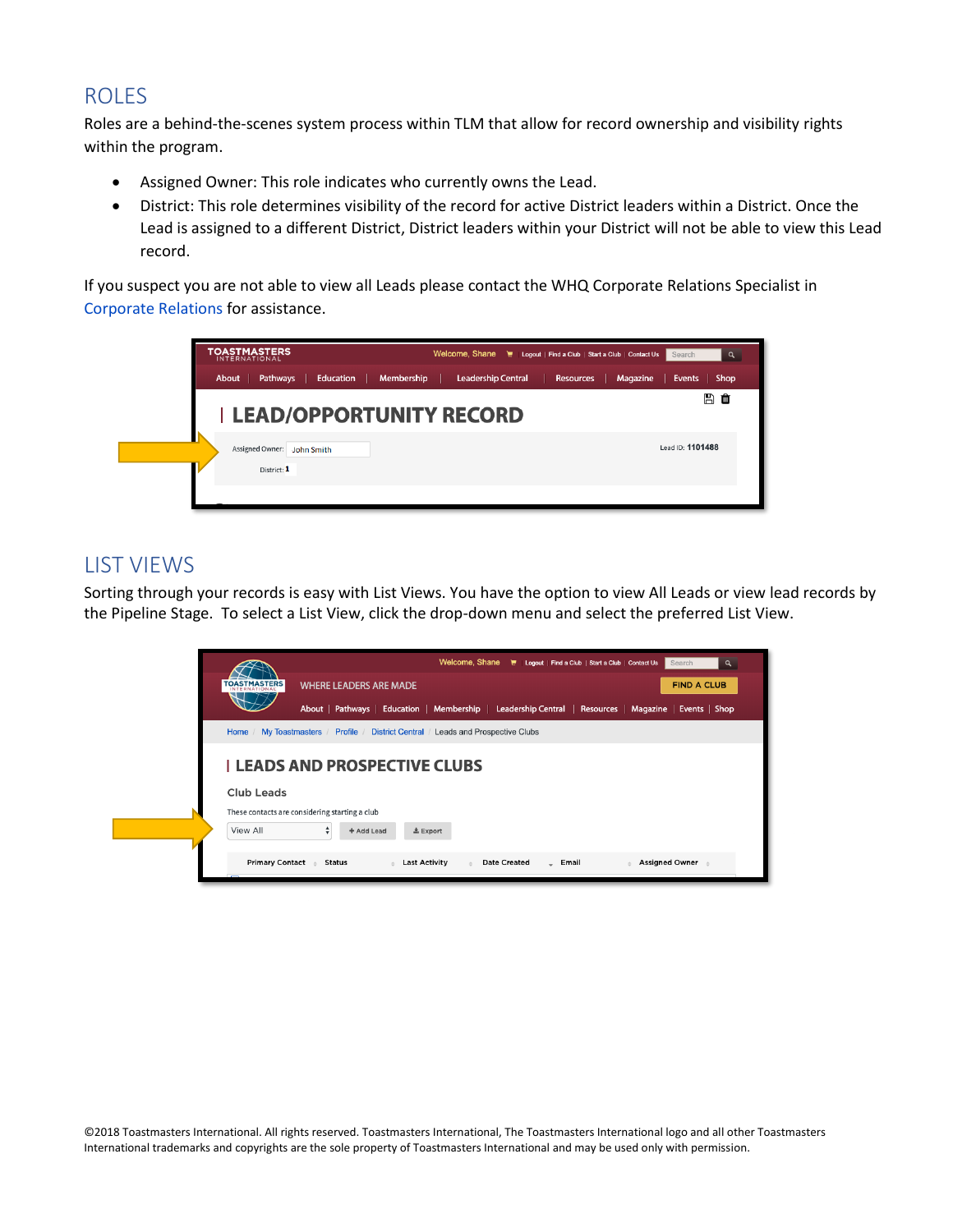# *TLM GUIDELINES*

We've provided detailed guidelines for using the Toastmasters Lead Management (TLM) system to best help you and Guideline in the Cause of the [Corporate Relations](mailto:corporaterelations@toastmasters.org) Specialist in Corporate Relations for assistance.<br>Can be emailed to the WHQ Corporate Relations Specialist in Corporate Relations for assistance. onboard new District leaders and to work in the TLM with ease and efficiency. Questions regarding TLM Guidelines

## Index

- 1. General Information
- 2. Initial Login and Setup
	- a. Notifications
- 3. Creating Records
	- a. Assigning an Assigned Owner
- 4. Accessing Records
	- a. List Views: Standard
- 5. Managing Leads
	- a. Tools
	- b. Pipeline Stages
	- c. Lead Status
	- d. Required Fields
	- e. Notes
	- f. Split Districts
	- g. Annual Transition of Leadership

## GENERAL INFORMATION

Access to the TLM is provided for all District Leaders with access to District Central. Current District leaders will visit [www.toastmasters.org](http://www.toastmasters.org/) and access District Central using their Toastmasters credentials to log in.

It is suggested the District Director, Club Growth Director, Program Quality Director, or club extension chair manage Start a Club leads through the TLM program. However, each District may determine which District leaders manage lead records as it best supports the District.

To help you best manage your open Lead records, WHQ will occasionally update Lead records in the TLM to ensure all current District leaders have accessibility to your District's records. Updates include assigning roles such as Lead Owner or deleting Lead records that have been inactive for six months or longer. Districts will be notified prior to any updates being made.

A TLM Training Webinar recording is posted to the Toastmasters website for reference.

• To access the recording, please visit the Toastmasters websit[e here](https://www.toastmasters.org/resources/club-growth-director-resources) or by searching *Club Growth Director Resources.*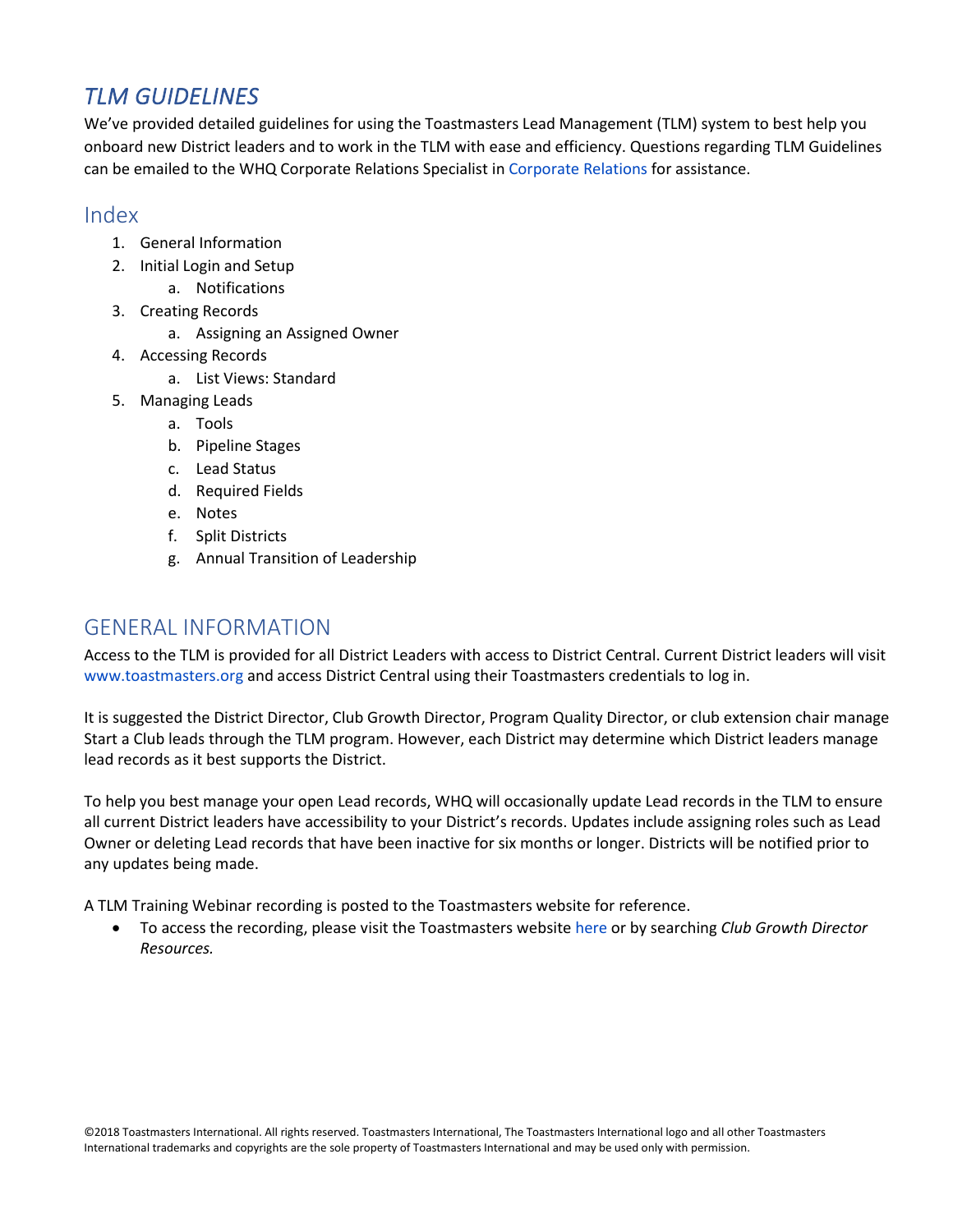## INITIAL LOGIN AND SETUP

District leaders will visit [www.toastmasters.org](http://www.toastmasters.org/) and access District Central using their Toastmasters credentials to<br>. log in.

**•** To access the TLM, click on the Leads and Prospective Clubs tile from the District Central table.

### *Notifications*

Notifications are automated and sent by TLM when a Lead assigned owner is initially assigned. This feature ensures you are informed of a Lead record assignment.

## CREATING RECORDS

District Leaders can easily create Lead records for each new prospective club. Here are a few reminders to remember when creating a new Lead record.

- Search TLM to confirm the Lead does not already exist to avoid duplicate records.
- Complete as many fields as you have the information for, especially pertinent contact information, to ensure concise documentation is communicated within your District.

To create a new Lead follow these steps:

- 1. Click the **Add Lead** option next to the List View drop-down menu.
- 2. Assign the **Assigned Owner; District number** will auto-populate.
- 3. Enter the **Lead's information** in Primary Contact or Secondary Contact Information fields; such as name, email, phone number, address, and any other information you have for the contact.
- 4. Click the **Save** button.

| Welcome, Shane <b>The Legout   Find a Club   Start a Club   Contact Us   Scarch   Q.  </b><br><b>TOASTMASTERS</b><br><b>FIND A CLUB</b><br><b>WHERE LEADERS ARE MADE</b> | <b>Primary Contact Information</b>                   | <b>Secondary Contact Information</b>           |
|--------------------------------------------------------------------------------------------------------------------------------------------------------------------------|------------------------------------------------------|------------------------------------------------|
| About   Pathways   Education   Membership   Leadership Central   Resources   Magazine   Events   Shop                                                                    | <b>Contact First Name</b>                            | <b>Contact First Name</b>                      |
| Home / My Toastmasters / Profile / District Central / Leads and Prospective Clubs                                                                                        | <b>Contact Last Name</b>                             | <b>Contact Last Name</b>                       |
| <b>LEADS AND PROSPECTIVE CLUBS</b><br>Club Leads<br>These contacts are considering starting a club<br>View All<br>+ Add Lead<br>$\triangle$ Exp.                         | Phone $\blacksquare$ (201) 555-0123<br>Email<br>Save | Phone $\blacksquare$ . (201) 555-0123<br>Email |
| Primary Contact : Status<br>- Email<br>Assigned Owner<br>- Last Activity<br><b>Date Created</b>                                                                          |                                                      |                                                |

## *Assigning an Assigned Owner*

At the time a new lead record is initially entered into TLM the Assigned Owner will receive an email notification stating they've been assigned a new lead record. If a Lead is reassigned a notification will not be sent. Please contact the new Assigned Owner and notify them of this ownership change.

To assign a new Assigned Owner:

- 1. Click on the **Assigned Owner** field.
- 2. Type their **First and Last Name** into the Assigned Owner field.
- 3. Click **Save.**

In the event you need to assign a Lead to a different District, please contact the WHQ Corporate Relations Specialist in [Corporate Relations](mailto:corporaterelations@toastmasters.org) for assistance.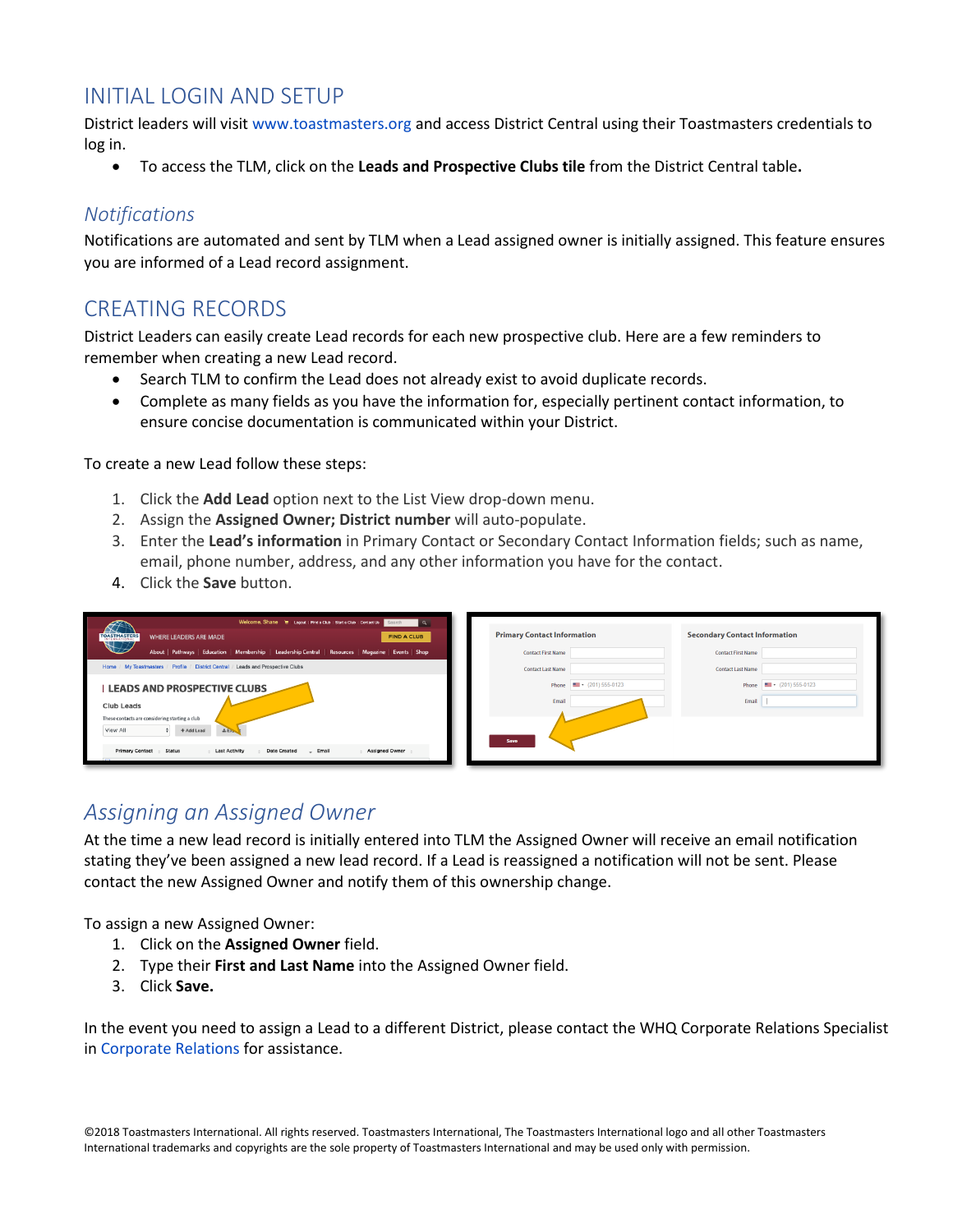## ACCESSING RECORDS

Leads are quickly found in the Leads and Prospective Clubs table. Each time you enter the TLM you will start here.<br>-Best Practices and Guideline From this view you will be able to view and access all records assigned to you or your District by using List Views.

#### *List Views*

Sorting through your records is easy with List Views. You have the option to view All Leads or lead records by the Pipeline Stage. To select a List View, click the drop-down menu and select the preferred List View.

| Welcome, Shane We Logout   Find a Club   Start a Club   Contact Us<br>Search<br>$\alpha$                                                                                                                      |
|---------------------------------------------------------------------------------------------------------------------------------------------------------------------------------------------------------------|
| <b>FIND A CLUB</b><br><b>TOASTMASTERS</b><br><b>WHERE LEADERS ARE MADE</b>                                                                                                                                    |
| About   Pathways   Education   Membership   Leadership Central   Resources   Magazine   Events   Shop                                                                                                         |
| My Toastmasters / Profile / District Central / Leads and Prospective Clubs<br>Home /                                                                                                                          |
| <b>LEADS AND PROSPECTIVE CLUBS</b>                                                                                                                                                                            |
| Club Leads                                                                                                                                                                                                    |
| These contacts are considering starting a club                                                                                                                                                                |
| ÷<br>View All<br>+ Add Lead<br>$±$ Export                                                                                                                                                                     |
| <b>Primary Contact</b><br><b>Status</b><br><b>Last Activity</b><br>- Email<br><b>Assigned Owner</b><br><b>Date Created</b><br>$\Delta \mathcal{L}$<br>$\Delta \mathbf{r}$<br>$\Delta_{\rm{L}}$<br>$\triangle$ |

## MANAGING LEADS

Managing Leads determines the success of a District. The following processes were designed with success and time management in mind. Use these stages at your discretion regarding when to advance each stage. Below are suggested timeframes.

### *Tools*

The TLM List View features three tools to help you best manage your TLM List View and lead records – Edit, Delete, Expanded View.

- 1. *Edit*: This icon (box with a pencil) allows you to open and update the lead record as necessary.
- 2. *Delete*: This icon (trash can) allows you to delete the record *only* when the record was created in error or it is a duplicate of another lead record.



3. *Expanded View*: This icon (plus sign) allows you to expand the row for each lead to view additional information.

### *Pipeline Stages*

Pipeline Stages assist in effectively managing your Leads and communicate a Lead's status to all District leaders. Each Pipeline stage is strategically defined, and timeline expectations are suggested for when the Lead should be advanced.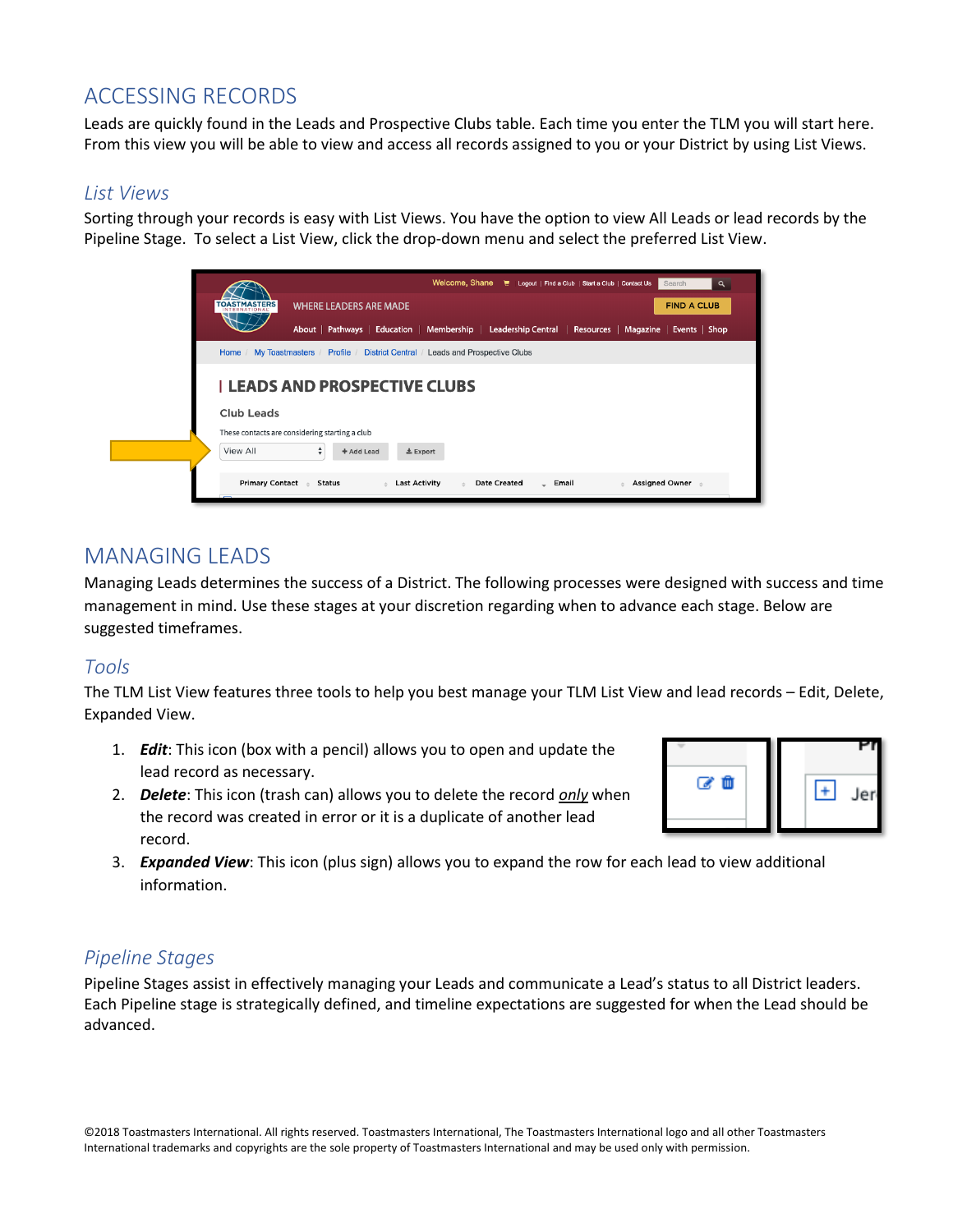Following are the Pipeline Stage definitions and timelines.

- 1. *Initial Contact*: Lead's contact information is entered, and initial contact needs to be made. Lead record will stay in this stage until the Intro Meeting is schedule. stay in this stage until the Intro Meeting is schedule.
	- a. TIMELINE: Initial Contact should be made with the lead within 1 week of being added to TLM.<br>ding later Meeting: Lead will advance to this stage anes the Istraduction Meeting is schoduled an
- 2. *Pending Intro Meeting*: Lead will advance to this stage once the Introduction Meeting is scheduled or active conversation is in progress to schedule an Introduction Meeting.
	- a. TIMELINE: The Introduction Meeting should be scheduled, or completed, within 1-2 weeks of making the Initial Contact.
- 3. *Pending Demo Meeting*: Lead will advance to this stage once the Demonstration Meeting is scheduled or active conversation is in progress to schedule a Demonstration Meeting.
	- a. TIMELINE: The Demonstration Meeting should be scheduled, or completed, within 1-2 weeks of conducting the Introduction Meeting.
- 4. *Pending Application*: Lead will advance to this stage once the ATO Form 1 is provided or completed and submitted to TI WHQ.

To advance a Pipeline Stage follow these instructions.

- 1. Click on the **appropriate checkbox** to indicate the lead status activity.
- 2. Click the **Save** button in the lower left corner.

| <b>TOASTMASTERS</b>                       |                                 | Welcome, Shane W Logout   Find a Club   Start a Club   Contact Us | Search<br>$\alpha$                 |
|-------------------------------------------|---------------------------------|-------------------------------------------------------------------|------------------------------------|
| Education<br>Pathways<br>About            | Membership                      | <b>Leadership Central</b><br><b>Resources</b>                     | Magazine<br><b>Events</b><br>Shop  |
|                                           | <b>LEAD/OPPORTUNITY RECORD</b>  |                                                                   | 日面                                 |
| Assigned Owner: John Smith<br>District: 1 |                                 |                                                                   | Lead ID: 1101488                   |
| <b>Stage</b>                              |                                 |                                                                   |                                    |
| <b>Initial Contact (qualifying)</b>       | <b>Pending Intro Meeting</b>    | <b>Pending Demo Meeting</b>                                       | <b>Pending Application</b>         |
| Initial contact made<br>MMDD/YYY          | Intro meeting date<br>MM/DD/YYY | Demo meeting date<br>MM/DD/YYY                                    | Application submitted<br>MM/DD/YYY |
| Lead Qualified                            | Skip meeting                    | Skip meeting                                                      |                                    |
| Notes:                                    | Notes:                          | Notes:                                                            | Notes:                             |
| Disqualify/Close Lead                     | Form Submitted                  |                                                                   |                                    |

#### *Status*

- 1. *Disqualify/Close Lead*: A Lead should be disqualified if no response is received after two attempts to contact or they have declined interest in conversations.
- *2. Form Submitted:* Once a Lead submits the Application to Organize Form 1, click this button to update the lead to a Converted status. The lead will be removed from the TLM list view and appear in the Prospective Club list view once the New Clubs Team receives and processes the ATO paperwork.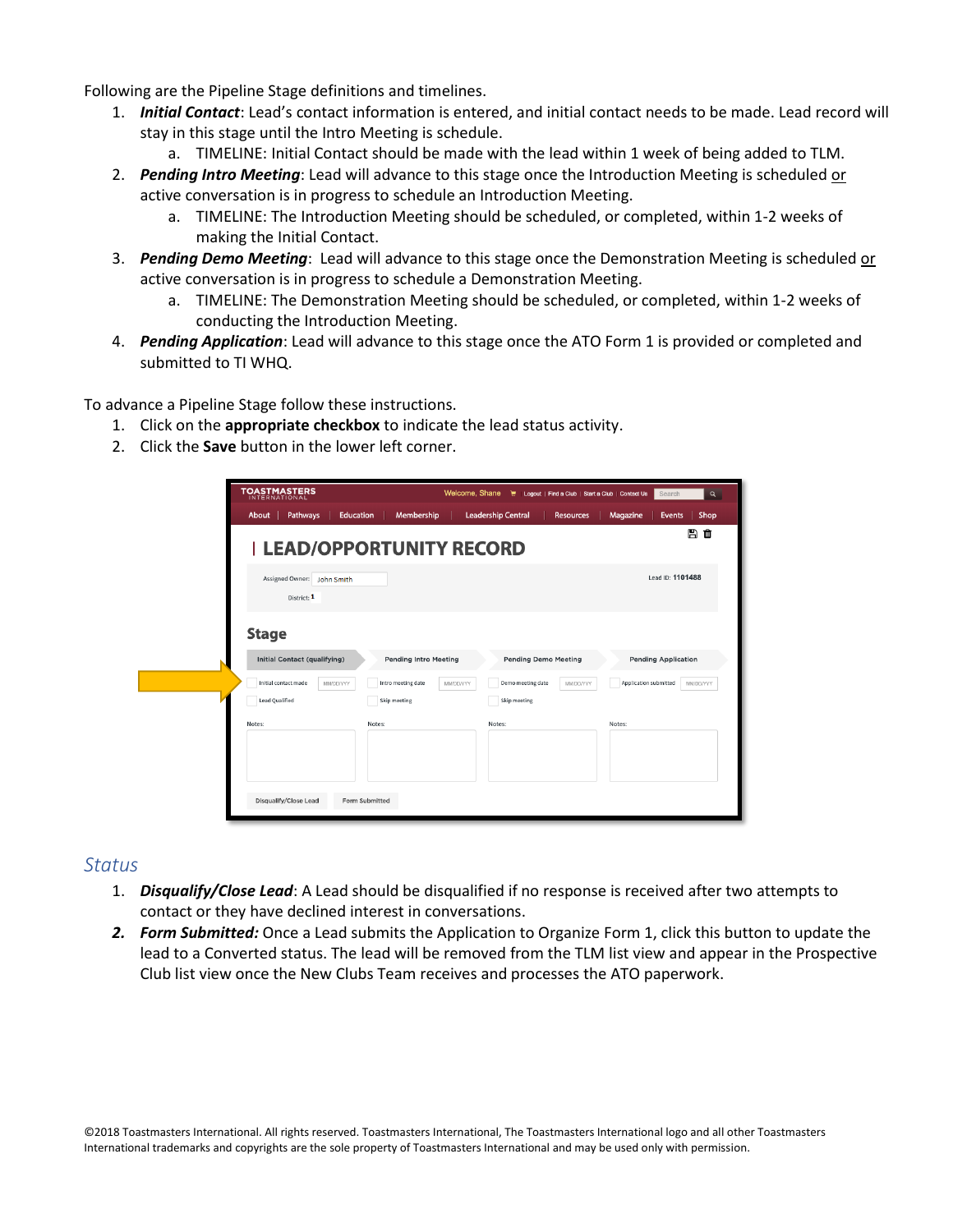## *Required Fields*

Most fields found on the Start a Club form are required to guarantee District leaders have the necessary data to<br>hest manage Leads. These fields also indicate the information that should be collected upon the first contact prior to contact if possible, with the Lead. Start a Club form Required Fields include: First Name, Last Name, Email best manage Leads. These fields also indicate the information that should be collected upon the first contact, or Address, Phone Number, Address and City.

When creating a Lead manually using the Add Lead feature, these fields will not be required on the Lead form. If a field is unknown enter UNKNOWN and update the field at a later date.

### *Notes*

Notes allow you to track Tasks, Events, or Emails that have been completed or need to be completed for each Lead. Tracking activity is a vital communication and lead management step in the TLM process.

To document a Note:

1. Click inside the **Note** dialog box and enter the Note reference. Click the **Save** button in the lower corner.

| <b>TOASTMASTERS</b>                       |                                  | Welcome, Shane Welcogout   Find a Club   Start a Club   Contact Us   Search | $\alpha$                          |
|-------------------------------------------|----------------------------------|-----------------------------------------------------------------------------|-----------------------------------|
| <b>Pathways</b><br>About                  | Education<br>Membership          | <b>Leadership Central</b><br>Resources                                      | Magazine<br>Shop<br><b>Events</b> |
|                                           | <b>I LEAD/OPPORTUNITY RECORD</b> |                                                                             | 周面                                |
| Assigned Owner: John Smith<br>District: 1 |                                  |                                                                             | Lead ID: 1101488                  |
| <b>Stage</b>                              |                                  |                                                                             |                                   |
| <b>Initial Contact (qualifying)</b>       | <b>Pending Intro Meeting</b>     | <b>Pending Demo Meeting</b>                                                 | <b>Pending Application</b>        |
| Initial contact made<br>MMDD/YYY          | Intro meeting date<br>MM/DD/YYY  | Demo meeting date<br>MMDD/YYY                                               | Application submitted<br>MMDD/YYY |
| Lead Qualified                            | Skip meeting                     | Skip meeting                                                                |                                   |
| Notes:                                    | Notes:                           | Notes:                                                                      | Notes:                            |
|                                           |                                  |                                                                             |                                   |
|                                           |                                  |                                                                             |                                   |
|                                           |                                  |                                                                             |                                   |
| Disqualify/Close Lead                     | Form Submitted                   |                                                                             |                                   |
|                                           |                                  |                                                                             |                                   |

### *Split Districts*

In the event your District experiences a split District the Corporate Relations and Districts Team will reassign Lead Assigned Owners accordingly. This will ensure you see only the Leads that your District is managing.

To assign a new Assigned Owner:

• Type the new **Assigned Owner's First and Last Name** into the Assigned Owner field. Click the **Save** icon.

| <b>Leadership Central</b><br><b>Resources</b><br>Magazine<br>Pathways<br>Education<br>Membership<br>Events<br><b>Shop</b><br>About<br>B û<br><b>I LEAD/OPPORTUNITY RECORD</b><br>Lead ID: 1101488<br>Assigned Owner:<br>John Smith | District: 1 | <b>TOASTMASTERS</b><br><b>INTERNATIONAL</b> | Welcome, Shane $\overline{w}$ Logout   Find a Club   Start a Club   Contact Us | Search<br>Q |
|------------------------------------------------------------------------------------------------------------------------------------------------------------------------------------------------------------------------------------|-------------|---------------------------------------------|--------------------------------------------------------------------------------|-------------|
|                                                                                                                                                                                                                                    |             |                                             |                                                                                |             |
|                                                                                                                                                                                                                                    |             |                                             |                                                                                |             |
|                                                                                                                                                                                                                                    |             |                                             |                                                                                |             |

©2018 Toastmasters International. All rights reserved. Toastmasters International, The Toastmasters International logo and all other Toastmasters International trademarks and copyrights are the sole property of Toastmasters International and may be used only with permission.